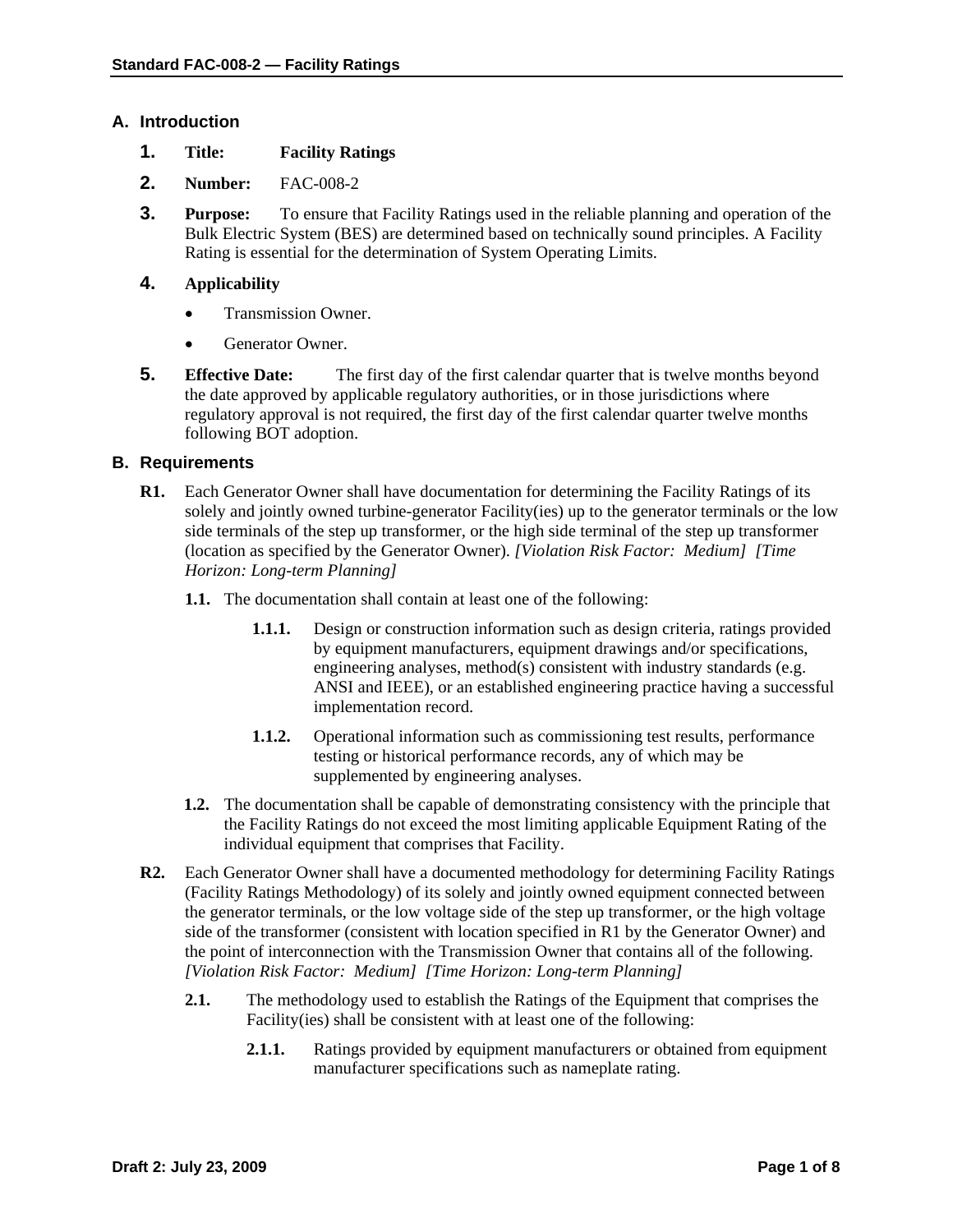- **2.1.2.** One or more industry standards developed through an open process such as Institute of Electrical and Electronic Engineers (IEEE) or International Council on Large Electric Systems (CIGRE).
- **2.1.3.** A practice that has been verified by testing or engineering analysis.
- **2.2.** The underlying assumptions, design criteria, and methods used to determine the Equipment Ratings identified in Requirement R2, Part 2.1 including identification of how each of the following were considered:
	- **2.2.1.** Equipment Rating standard(s) used in development of this methodology.
	- **2.2.2.** Ratings provided by equipment manufacturers or obtained from equipment manufacturer specifications.
	- **2.2.3.** Ambient conditions (for particular or average conditions or as they vary in real-time).
	- **2.2.4.** Operating limitations.<sup>[1](#page-1-0)</sup>
- **2.3.** A statement that a Facility Rating shall respect the most limiting applicable Equipment Rating of the individual equipment that comprises that Facility.
- **2.4.** The scope of equipment addressed shall include, but not limited to, conductors, transformers, relay protective devices, terminal equipment, and series and shunt compensation devices.
- **R3.** Each Transmission Owner shall each have a documented methodology for determining Facility Ratings (Facility Ratings Methodology) of its solely and jointly owned Facilities (except for those generating unit Facilities addressed in R1) that contains all of the following: *[Violation Risk Factor: Medium] [ Time Horizon: Long-term Planning]* 
	- **3.1.** The methodology used to establish the Ratings of the Equipment that comprises the Facility shall be consistent with at least one of the following:
		- **3.1.1.** Ratings provided by equipment manufacturers or obtained from equipment manufacturer specifications such as nameplate rating.
		- **3.1.2.** One or more industry standards developed through an open process such as Institute of Electrical and Electronics Engineers (IEEE) or International Council on Large Electric Systems (CIGRE).
		- **3.1.3.** A practice that has been verified by testing or engineering analysis.
	- **3.2.** The underlying assumptions, design criteria, and methods used to determine the Equipment Ratings identified in R2.1 including identification of how each of the following were considered:
		- **3.2.1.** Equipment Rating standard(s) used in development of this methodology.
		- **3.2.2.** Ratings provided by equipment manufacturers or obtained from equipment manufacturer specifications.
		- **3.2.3.** Ambient conditions (for particular or average conditions or as they vary in real-time).
		- **3.[2](#page-1-0).4.** Operating limitations.<sup>2</sup>

 $\overline{a}$ 

<span id="page-1-0"></span> $<sup>1</sup>$  Such as temporary de-ratings of impaired equipment in accordance with good utility practice.</sup>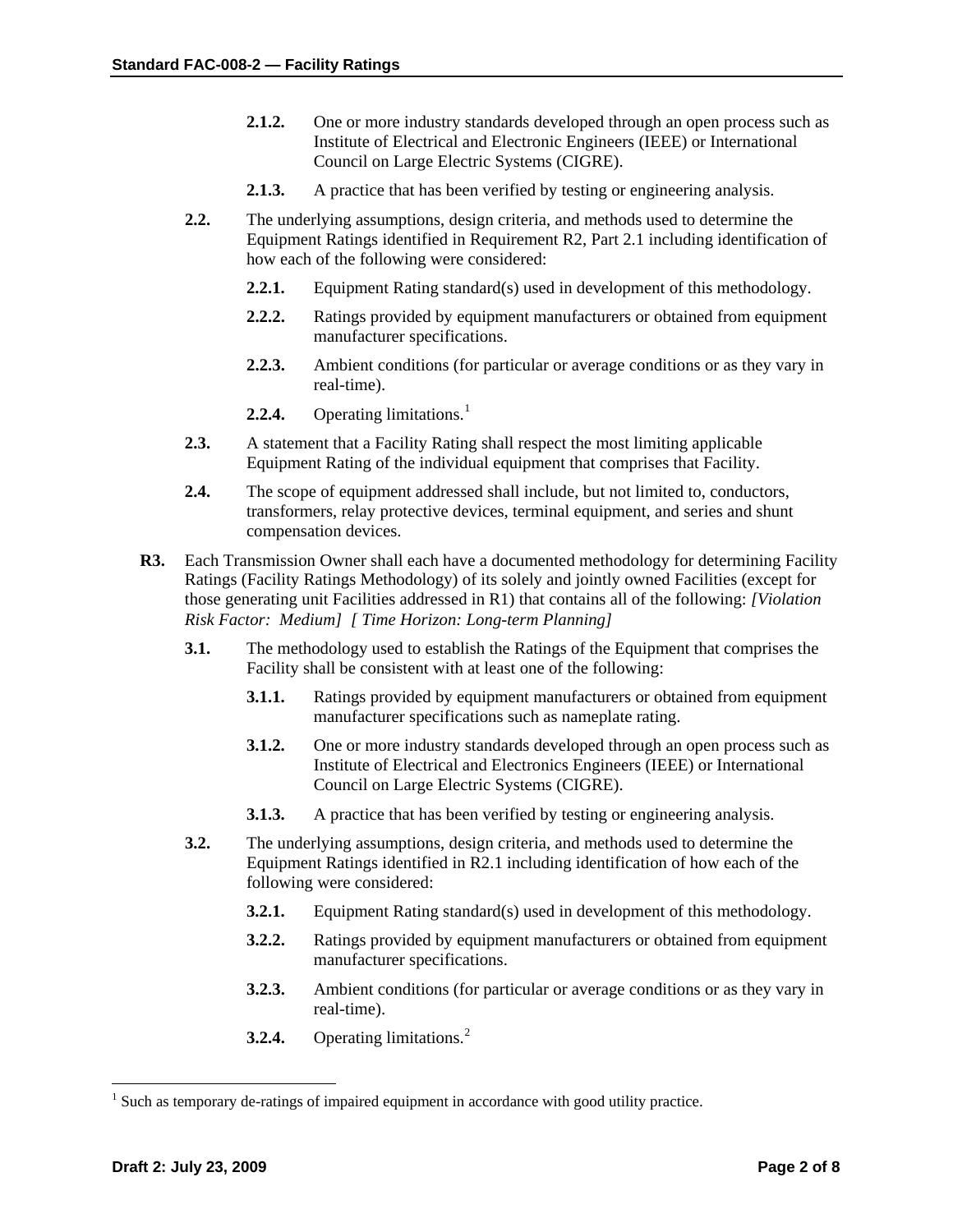- **3.3.** A statement that a Facility Rating shall respect the most limiting applicable Equipment Rating of the individual equipment that comprises that Facility.
- **3.4.** The process by which the Rating of equipment that comprises a Facility is determined.
	- **3.4.1.** The scope of equipment addressed shall include, but not be limited to, transmission conductors, transformers, relay protective devices, terminal equipment, and series and shunt compensation devices.
	- **3.4.2.** The scope of Ratings addressed shall include, as a minimum, both Normal and Emergency Ratings.
- **R4.** Each Transmission Owner shall make its Facility Ratings Methodology and each Generator Owner shall each make its documentation for determining its Facility Ratings available for inspection and technical review by those Reliability Coordinators, Transmission Operators, Transmission Planners and Planning Coordinators that have responsibility for the area in which the associated Facilities are located, within 21 calendar days of receipt of a request. *[Violation Risk Factor: Lower] [Time Horizon: Operations Planning]*
- **R5.** If a Reliability Coordinator, Transmission Operator, Transmission Planner or Planning Coordinator provides documented comments on its technical review of a Transmission Owner's Facility Ratings Methodology or Generator Owner's documentation for determining its Facility Ratings, the Transmission Owner or Generator Owner shall provide a response to that commenting entity within 45 calendar days of receipt of those comments. The response shall indicate whether a change will be made to the Facility Ratings Methodology and, if no change will be made to that Facility Ratings Methodology, the reason why. *[Violation Risk Factor: Lower] [Time Horizon: Operations Planning]*
- **R6.** Each Transmission Owner and Generator Owner shall have Facility Ratings for its solely and jointly owned Facilities that are consistent with the associated Facility Ratings Methodology or documentation for determining its Facility Ratings. *[Violation Risk Factor: Medium] [Time Horizon: Operations Planning]*
- **R7.** Each Transmission Owner and Generator Owner shall provide Facility Ratings for its solely and jointly owned Facilities that are existing Facilities, new Facilities, modifications to existing Facilities and re-ratings of existing Facilities to its associated Reliability Coordinator(s), Planning Coordinator(s), Transmission Planner(s), and Transmission Operator(s) as scheduled by such requesting entities. *[Violation Risk Factor: Medium] [Time Horizon: Operations Planning]*

## **C. Measures**

- **M1.** Each Generator Owner shall have documentation that shows how its Facility Ratings were determined as identified in Requirement 1.
- **M2.** Each Generator Owner shall have a documented Facility Ratings Methodology that includes all of the items identified in Requirement 2, Parts 2.1 through 2.4.
- **M3.** Each Transmission Owner shall each have a documented Facility Ratings Methodology that includes all of the items identified in Requirement 3, Parts 3.1 through 3.4.
- **M4.** Each Transmission Owner and Generator Owner shall each have evidence, such as a copy of a dated electronic note, or other comparable evidence to show that it made its Facility Ratings

 $\frac{1}{2}$ <sup>2</sup> Such as temporary de-ratings of impaired equipment in accordance with good utility practice.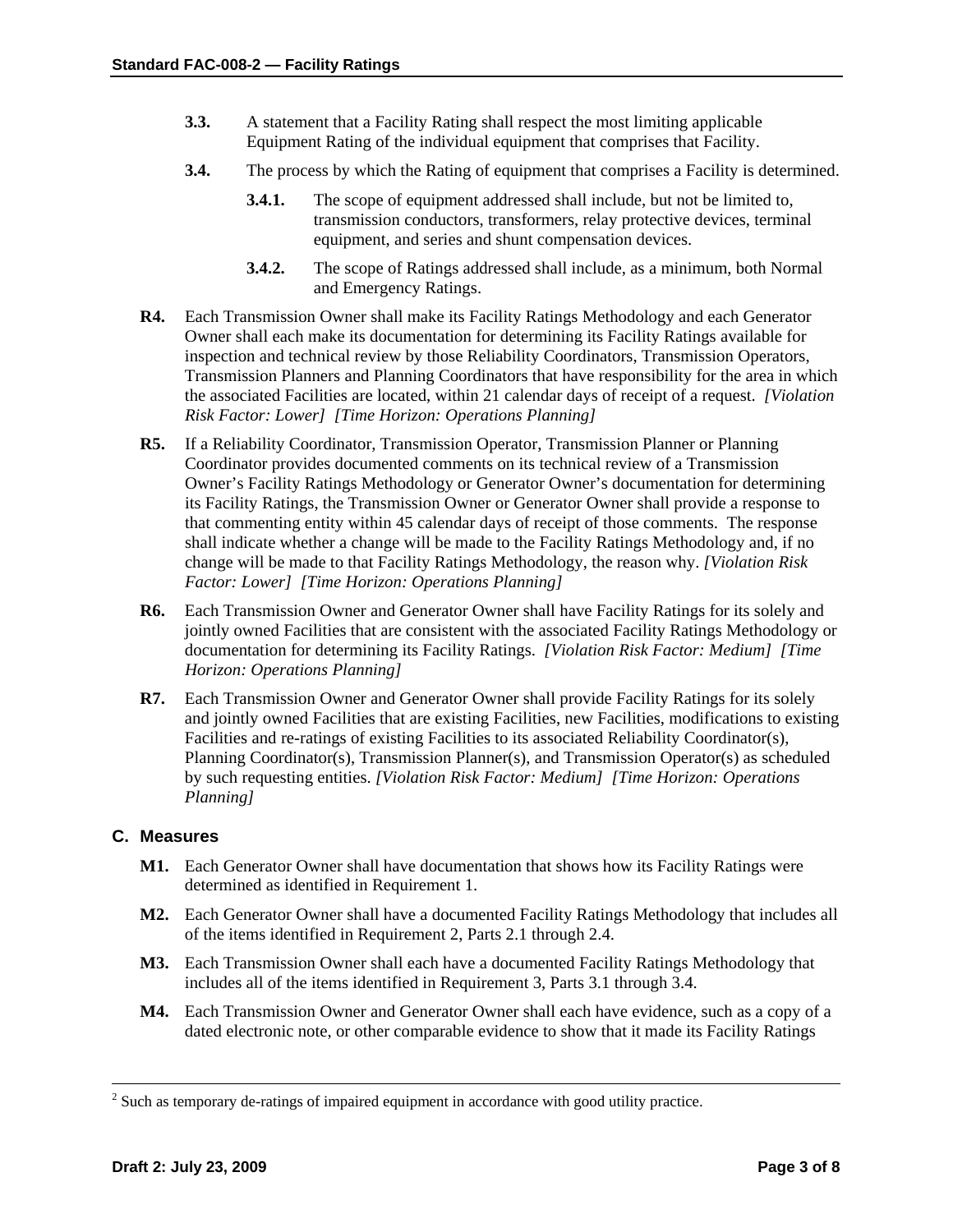Methodology available for inspection within 21 calendar days of a request in accordance with Requirement 34.

- **M5.** If the Reliability Coordinator, Transmission Operator, Transmission Planner or Planning Coordinator provides documented comments on its technical review of a Transmission Owner's or Generator Owner's Facility Ratings Methodology, the Transmission Owner or Generator Owner shall have evidence, (such as a copy of a dated electronic or hard copy note, or other comparable evidence from the Transmission Owner or Generator Owner addressed to the commenter that includes the response to the comment,) that it provided a response to that commenting entity in accordance with Requirement 5.
- **M6.** Each Transmission Owner and Generator Owner shall have evidence to show that its Facility Ratings are consistent with the documentation used to develop its Facility Ratings as specified in Requirement R1 or consistent with its Facility Ratings Methodology as specified in Requirements R2 and R3 (Requirement 6).
- **M7.** Each Transmission Owner and Generator Owner shall have evidence, such as a copy of a dated electronic note, or other comparable evidence to show that it provided its Facility Ratings to its associated Reliability Coordinator(s), Planning Coordinator(s), Transmission Planner(s), and Transmission Operator(s) in accordance with Requirement 7.

## **D. Compliance**

**1.** Compliance Monitoring Process

## **1.1. Compliance Enforcement Authority**

Regional Entity

**1.2. Compliance Monitoring Period and Reset Timeframe**

Not Applicable

- **1.3. Compliance Monitoring and Enforcement Processes:** 
	- Self-Certifications
	- Spot Checking
	- Compliance Audits
	- Self-Reporting
	- Compliance Violation Investigations
	- Complaints

#### **1.4. Data Retention**

The Generator Owner shall keep its current documentation (for R1) and any modifications to the documentation that were in force since last compliance audit period for Measure M1 and Measure M6.

The Generator Owner shall keep its current, in force Facility Ratings Methodology (for R2) and any modifications to the methodology that were in force since last compliance audit period for Measure M2 and Measure M6. The Transmission Owner shall keep its current, in force Facility Ratings Methodology (for R3) and any modifications to the methodology that were in force since the last compliance audit for Measure M3 and Measure M6.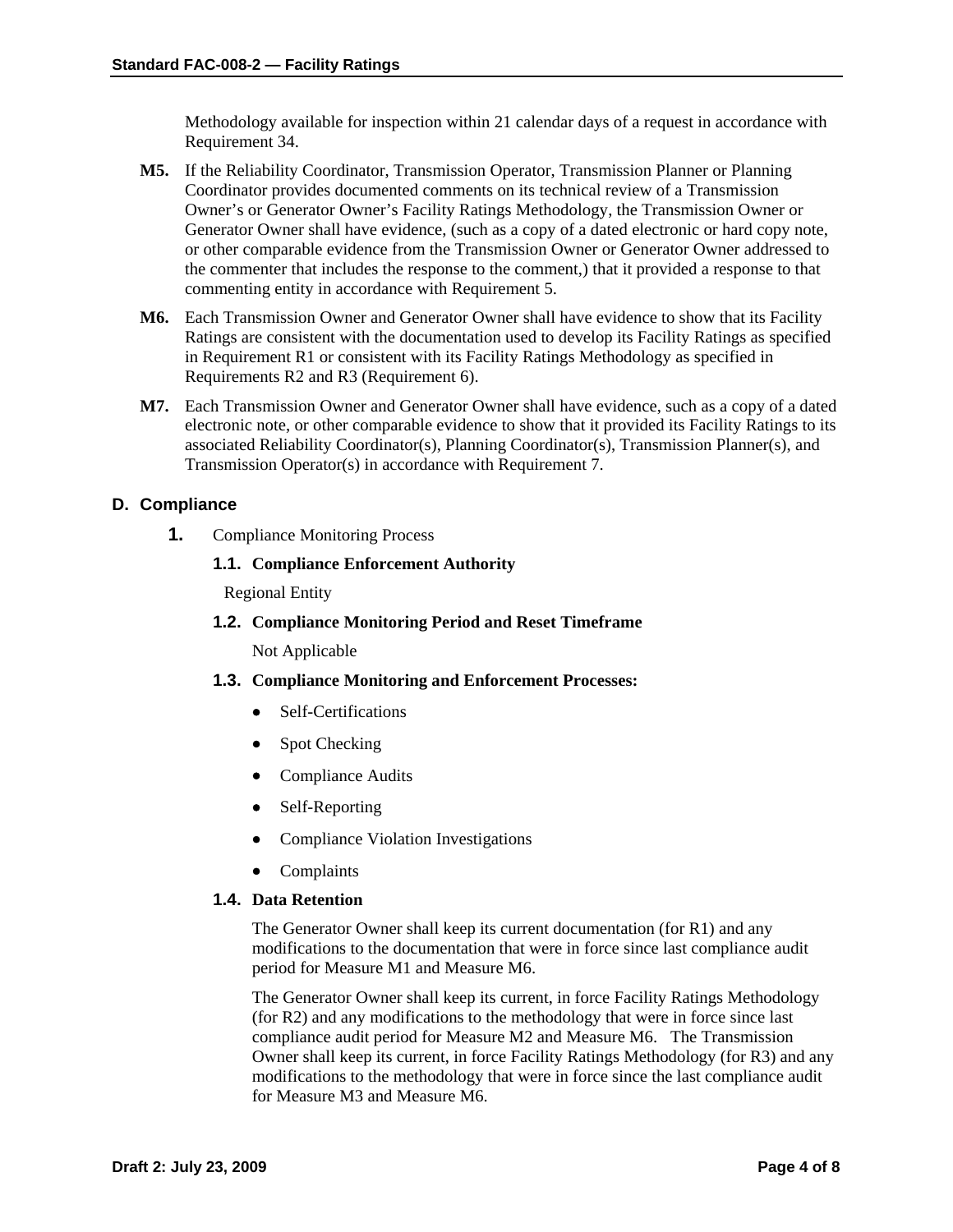The Transmission Owner and Generator Owner shall keep its current, in force Facility Ratings and any changes to those ratings for three calendar years for Measure M6.

The Generator Owner and Transmission Owner shall each keep evidence for Measure M4, Measure M5, and Measure M7 for three calendar years.

If a Generator Owner or Transmission Owner is found non-compliant, it shall keep information related to the non-compliance until found compliant.

The Compliance Enforcement Authority shall keep the last audit and all subsequent compliance records.

#### **1.5. Additional Compliance Information**

None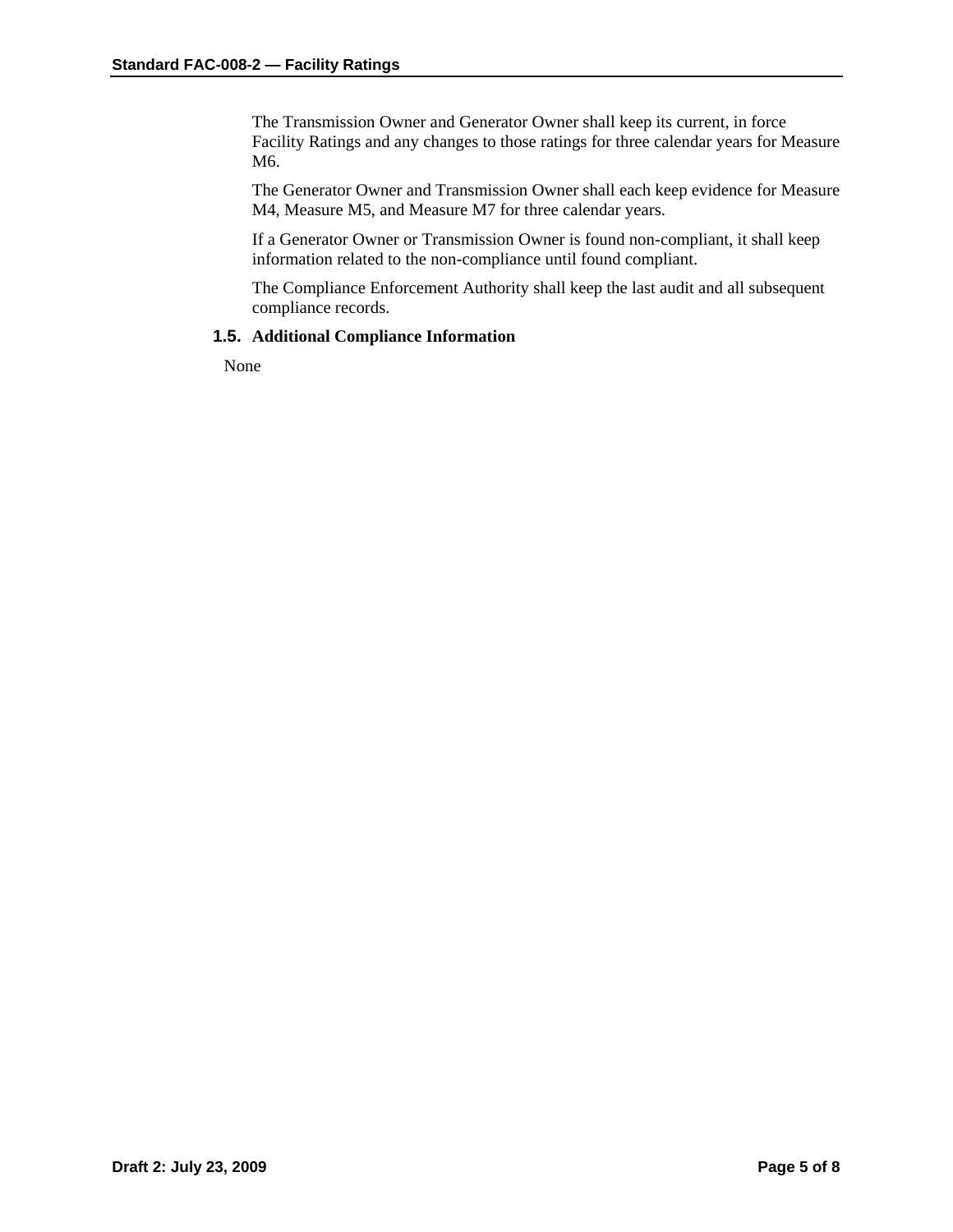#### **2.**Violation Severity Levels

| R# | <b>Lower VSL</b>                                                                                                                                                                               | <b>Moderate VSL</b>                                                                                                                                                                                                      | <b>High VSL</b>                                                                                                                                                                                                                                                                                                                                                                                                                         | <b>Severe VSL</b>                                                                                                                                                                                                                                                                                                                                                                                                                                           |
|----|------------------------------------------------------------------------------------------------------------------------------------------------------------------------------------------------|--------------------------------------------------------------------------------------------------------------------------------------------------------------------------------------------------------------------------|-----------------------------------------------------------------------------------------------------------------------------------------------------------------------------------------------------------------------------------------------------------------------------------------------------------------------------------------------------------------------------------------------------------------------------------------|-------------------------------------------------------------------------------------------------------------------------------------------------------------------------------------------------------------------------------------------------------------------------------------------------------------------------------------------------------------------------------------------------------------------------------------------------------------|
| R1 | N/A                                                                                                                                                                                            | The Generator Owner's Facility<br>Rating documentation did not<br>address either of the following:<br>Requirement R1, Part 1.1.1<br>Requirement R1, Part 1.1.2.                                                          | The Generator Owner's Facility<br>Rating documentation did not<br>address Requirement R1, Part 1.2.                                                                                                                                                                                                                                                                                                                                     | The Generator Owner failed to<br>provide documentation for<br>determining its Facility Ratings.                                                                                                                                                                                                                                                                                                                                                             |
| R2 | The Generator Owner failed to<br>include in its Facility Rating<br>Methodology one of the following<br>Parts of Requirement R2:<br>2.1.1<br>2.1.2<br>2.1.3<br>2.2.1<br>2.2.2<br>2.2.3<br>2.2.4 | The Generator Owner failed to<br>include in its Facility Rating<br>Methodology two of the following<br>Parts of Requirement R2:<br>2.1.1<br>$\bullet$<br>2.1.2<br>2.1.3<br>$\bullet$<br>2.2.1<br>2.2.2<br>2.2.3<br>2.2.4 | The Generator Owner's Facility<br>Rating methodology did not<br>address all the components of<br>Requirement R2, Part 2.4.<br><b>OR</b><br>The Generator Owner failed to<br>include in its Facility Rating<br>Methodology, three of the<br>following Parts of Requirement R2:<br>2.1.1<br>$\bullet$<br>2.1.2<br>$\bullet$<br>2.1.3<br>$\bullet$<br>2.2.1<br>$\bullet$<br>2.2.2<br>$\bullet$<br>2.2.3<br>$\bullet$<br>2.2.4<br>$\bullet$ | The Generator Owner's Facility<br>Rating Methodology failed to<br>recognize a facility's rating based<br>on the most limiting component<br>rating as required in Requirement<br>R <sub>2</sub> , Part 2.3<br><b>OR</b><br>The Generator Owner failed to<br>include in its Facility Rating<br>Methodology four or more of the<br>following Parts of Requirement R2:<br>2.1.1<br>$\bullet$<br>2.1.2<br>2.1.3<br>$\bullet$<br>2.2.1<br>2.2.2<br>2.2.3<br>2.2.4 |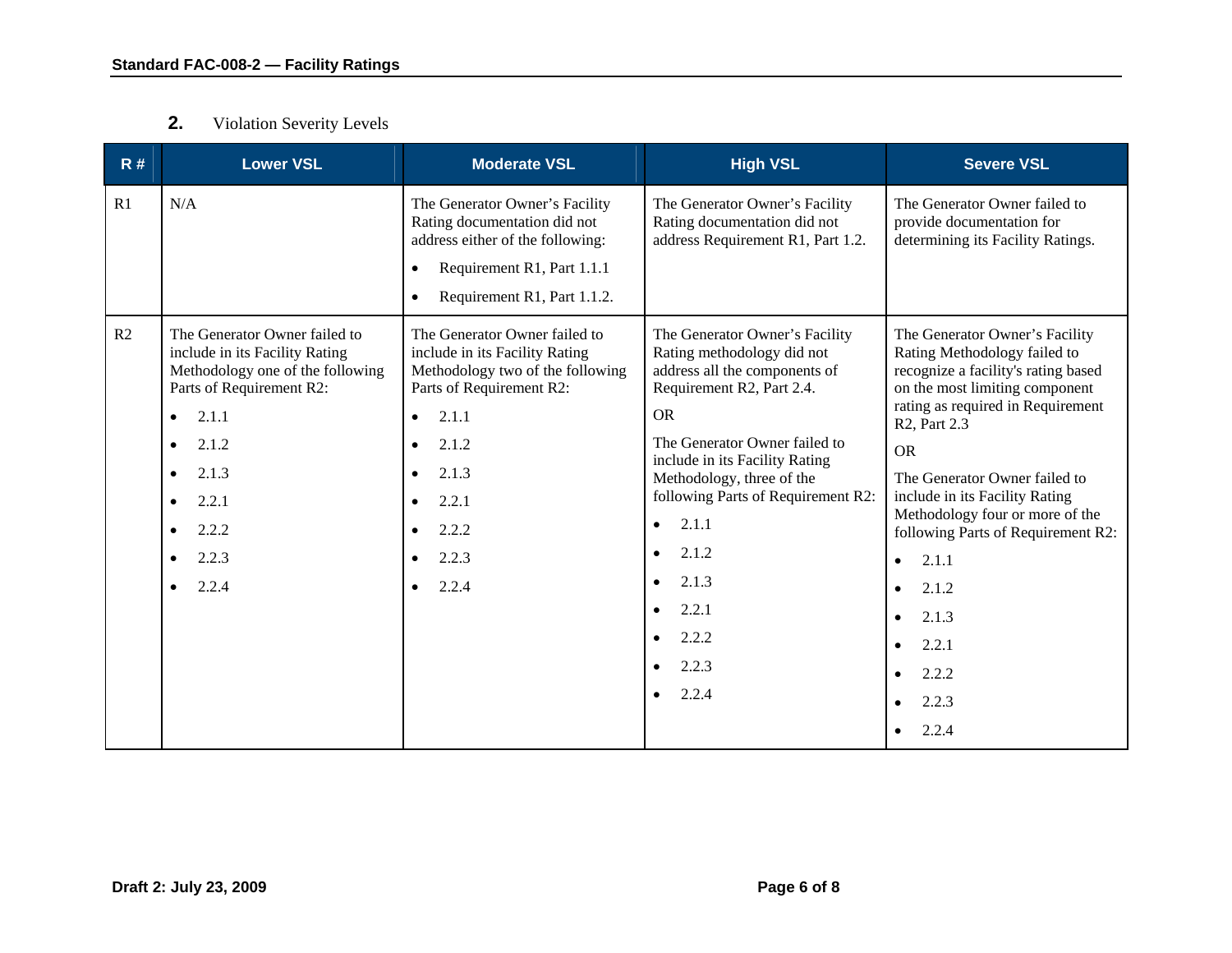| R#             | <b>Lower VSL</b>                                                                                                                                                                                               | <b>Moderate VSL</b>                                                                                                                                                                                                                                                             | <b>High VSL</b>                                                                                                                                                                                                                                                                                                                                                                                                                                                                           | <b>Severe VSL</b>                                                                                                                                                                                                                                                                                                                                                                                                                                                              |
|----------------|----------------------------------------------------------------------------------------------------------------------------------------------------------------------------------------------------------------|---------------------------------------------------------------------------------------------------------------------------------------------------------------------------------------------------------------------------------------------------------------------------------|-------------------------------------------------------------------------------------------------------------------------------------------------------------------------------------------------------------------------------------------------------------------------------------------------------------------------------------------------------------------------------------------------------------------------------------------------------------------------------------------|--------------------------------------------------------------------------------------------------------------------------------------------------------------------------------------------------------------------------------------------------------------------------------------------------------------------------------------------------------------------------------------------------------------------------------------------------------------------------------|
| R <sub>3</sub> | The Transmission Owner failed to<br>include in its Facility Rating<br>Methodology one of the following<br>Parts of Requirement R3:<br>3.1.1<br>3.1.2<br>$\bullet$<br>3.1.3<br>3.2.1<br>3.2.2<br>3.2.3<br>3.2.4 | The Transmission Owner failed to<br>include in its Facility Rating<br>Methodology two of the following<br>Parts of Requirement R3:<br>3.1.1<br>$\bullet$<br>3.1.2<br>$\bullet$<br>3.1.3<br>$\bullet$<br>3.2.1<br>$\bullet$<br>3.2.2<br>$\bullet$<br>3.2.3<br>$\bullet$<br>3.2.4 | The Transmission Owner's Facility<br>Rating Methodology did not<br>address either of the following<br>Parts of Requirement R3:<br>3.4.1<br>$\bullet$<br>3.4.2<br>$\bullet$<br><b>OR</b><br>The Transmission Owner failed to<br>include in its Facility Rating<br>Methodology three of the following<br>Parts of Requirement R3:<br>3.1.1<br>$\bullet$<br>3.1.2<br>$\bullet$<br>3.1.3<br>$\bullet$<br>3.2.1<br>$\bullet$<br>3.2.2<br>$\bullet$<br>3.2.3<br>$\bullet$<br>3.2.4<br>$\bullet$ | The Transmission Owner's Facility<br>Rating Methodology failed to<br>recognize a Facility's rating based<br>on the most limiting component<br>rating as required in Requirement<br>R3, Part 3.3<br><b>OR</b><br>The Transmission Owner failed to<br>include in its Facility Rating<br>Methodology four or more of the<br>following Parts of Requirement R3:<br>3.1.1<br>$\bullet$<br>3.1.2<br>$\bullet$<br>3.1.3<br>$\bullet$<br>3.2.1<br>3.2.2<br>$\bullet$<br>3.2.3<br>3.2.4 |
| R <sub>3</sub> | The responsible entity made its<br><b>Facility Ratings Methodology</b><br>available within more than 21<br>calendar days but less than or equal<br>to 31 calendar days after a request.<br>(R3)                | The responsible entity made its<br><b>Facility Ratings Methodology</b><br>available within 31 calendar days<br>but less than or equal to 41 calendar<br>days after a request.                                                                                                   | The responsible entity made its<br><b>Facility Rating Methodology</b><br>available within more than 41<br>calendar days but less than or equal<br>to 51 calendar days after a request.                                                                                                                                                                                                                                                                                                    | The responsible entity failed to<br>make its Facility Ratings<br>Methodology available in more<br>than 51 calendar days after a<br>request. $(R3)$                                                                                                                                                                                                                                                                                                                             |